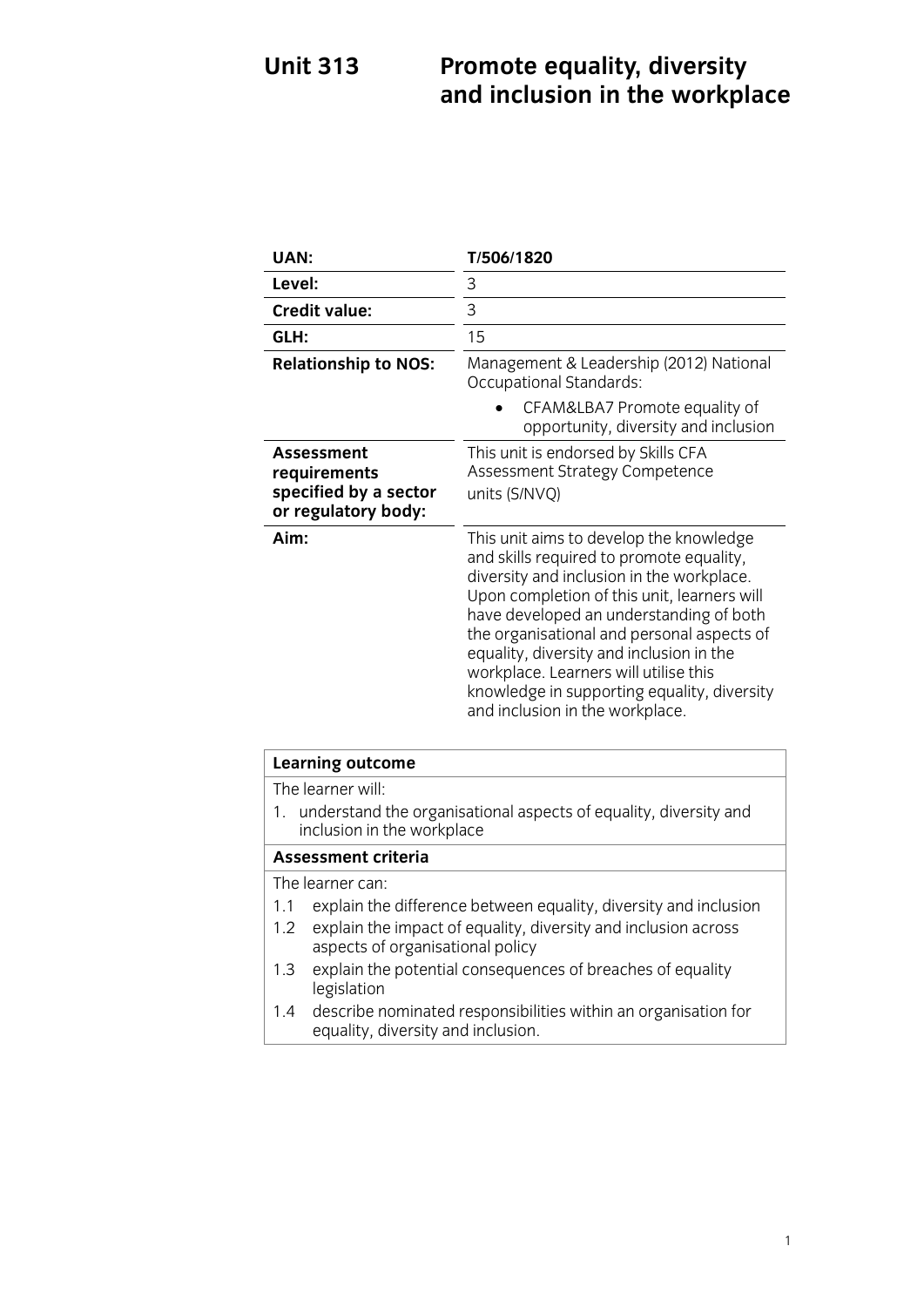#### **Assessment Guidance**

**1.1** Equality is a quality of being the same in value or status among all people. In order to achieve equality, people must be fair and respect differences in their values and status.

Equality in Employment is regulated by a combination of UK Laws and UK regulations leading to the Equal Opportunities and Discrimination (Equality Act 2010). The act contains a number of key concepts now known as 'protected characteristics':  $k$ nown as 'protected characteristics':

- Age<br>• Disa
- Disability<br>• Gender re
- Gender reassignment<br>• Marriage and civil part
- Marriage and civil partnership<br>• Pregnancy and maternity
- Pregnancy and maternity<br>• Race
- Race<br>• Relio
- Religion of belief<br>• Sex
- $-$  Sex
- 

• Sexual orientation<br>The act and more recent amendments and provisions, sets out to eliminate unlawful discrimination against harassment and victimisation of these groups of people, and to advance equality among them. of these groups of people, and to advance equality among them.

Diversity that we can all celebrate and embrace cannot be achieved without achieving equality first. Diversity is a state of having differences, whether it is age, condition, race, religion or belief, and sexual orientation. The Equality Act 2010 aims to promote diversity by fostering good relations between different groups of people. Valuing diversity is a bigger issue than just avoiding discrimination, even though that is very important.

Inclusion is the practice of someone/groups of people being accepted for whom they are and changes made accordingly. It is often about removing the things that we cannot see, such as attitudes and prejudice. These obstacles are sometimes called 'barriers' an example would be when a person with a visual impairment struggles to read the text in the company newsletter. By making the information available using a larger font size (a large print facility) the member of staff can  $\frac{1}{2}$  access the same information as his or her colleagues.  $\overline{a}$ 

In this criterion the learner is required to provide evidence that he or she has:

- she has: explained the difference between the three areas of equality,
	- $\bullet$  identified an example in each of the three areas, of persons with protected characteristics and supposted how with protected characteristics and suggested how<br>improvements can be made to meet equality, diversity and inclusion requirements. inclusion requirements.

**1.2** The 'organisational policy' is a way of describing a set of standards that every member of staff must adhere to.' Impact' describes the outcomes or results of implementing the standards on the ways individuals are treated and equality, diversity and inclusion issues are approached in the organisation. approached in the organisation.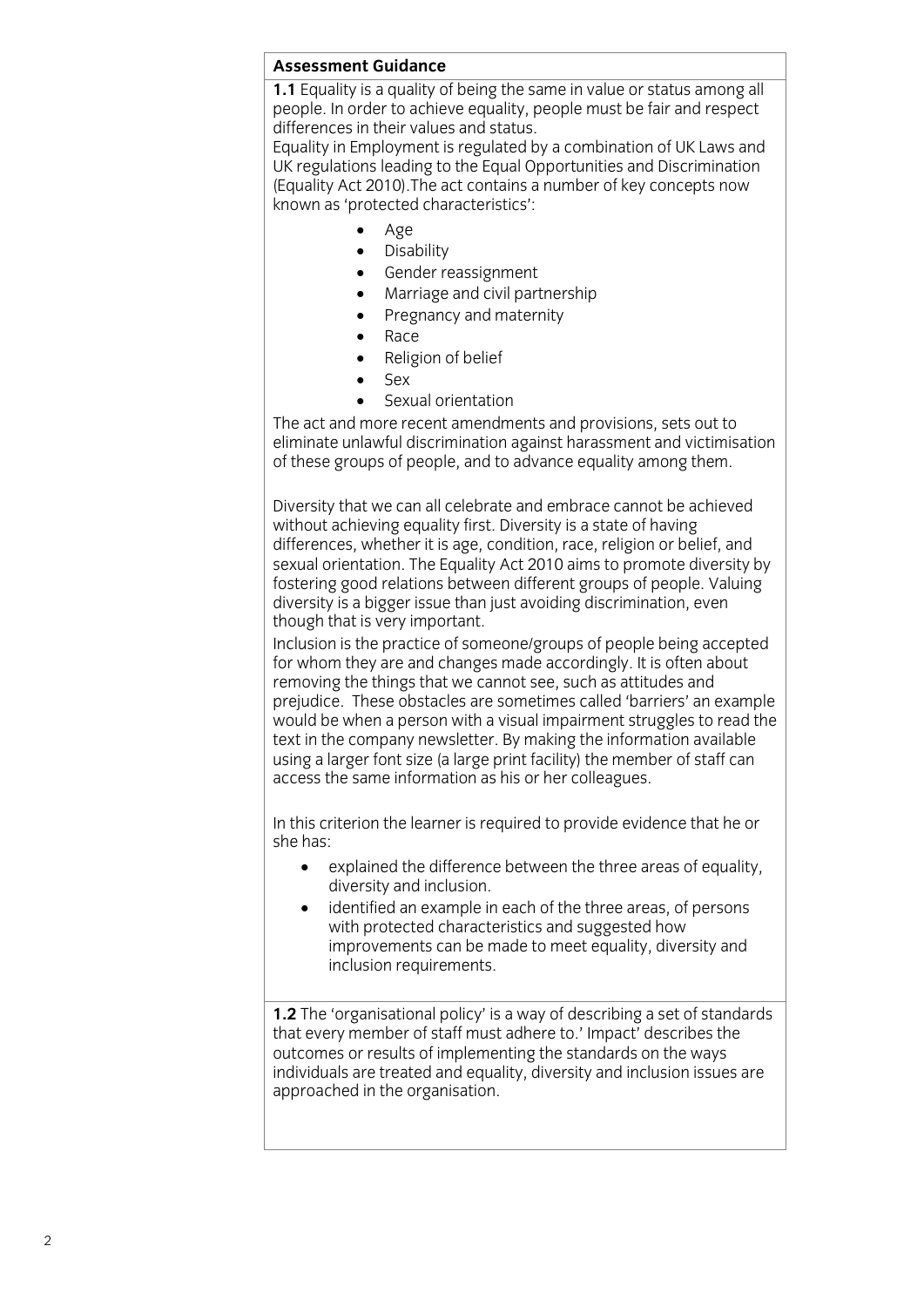In this criterion the learner is required to provide evidence that he or she has:

- $\ddot{\phantom{1}}$  explained that certain rights and duties are protected by organisation.
	- suggested examples of rights covered by organisational policy suggested examples of rights covered by organisational policy explaining how the specific equation of  $\mathcal{L}$

1.3 'Consequences' are the effects of breaching or breaking the law that is described in the protected characteristics within the Equality Act. Direct discrimination means treating someone less favourably for a reason to do with one or more of the protected characteristics eg refusing to allow a person onto a building site just because she is a woman.

Indirect discrimination occurs when an employer places an unnecessary condition or requirement on a job to prevent certain members of the community applying.

In this criterion the learner is required to provide evidence that he or she has:

- she has: explained that direct and indirect discrimination is against the
	- suggested consequences of breaching equality legislation.<br>using work related examples using work related examples.

**1.4** Nominated responsibilities are the specific areas that the employer has a legal duty to undertake. It is considered good practice on moral and ethical grounds to build on the legal requirements in order to develop codes of practice which extend above and beyond legal duties. Examples of good practice include more flexible working arrangements and the choice of full and part-time working.

In this criterion the learner is required to provide evidence that he or  $\mathsf{S}$  he has:  $\mathsf{S}$  required to provide evidence that he original to provide evidence that he original to provide evidence that he original to provide evidence that he original to provide evidence that he original t

- $\bullet$ : described the nominated responsibilities for equality, diversity
- suggested examples for each area of diversity and of inclusion<br>showing the employer has annlied the nominated showing the employer has applied the nominated<br>responsibilities in order to improve the quality of working relationships. relationships.

# **Learning outcome**<br>The learner will:

2. understand the personal aspects of equality, diversity and inclusion in the workplace

#### Assessment criteria

The learner can:

- 2.1 explain the different forms of discrimination and harassment
- 2.2 describe the characteristics of behaviour that supports equality. diversity and inclusion in the workplace
- $2.3$ explain the importance of displaying behaviour that supports equality, diversity and inclusion in the workplace  $\frac{d}{dx}$  equality and including in the workplace in the workplace in the workplace in the workplace in the workplace in the workplace in the workplace in the workplace in the workplace in the workplace in the workplace i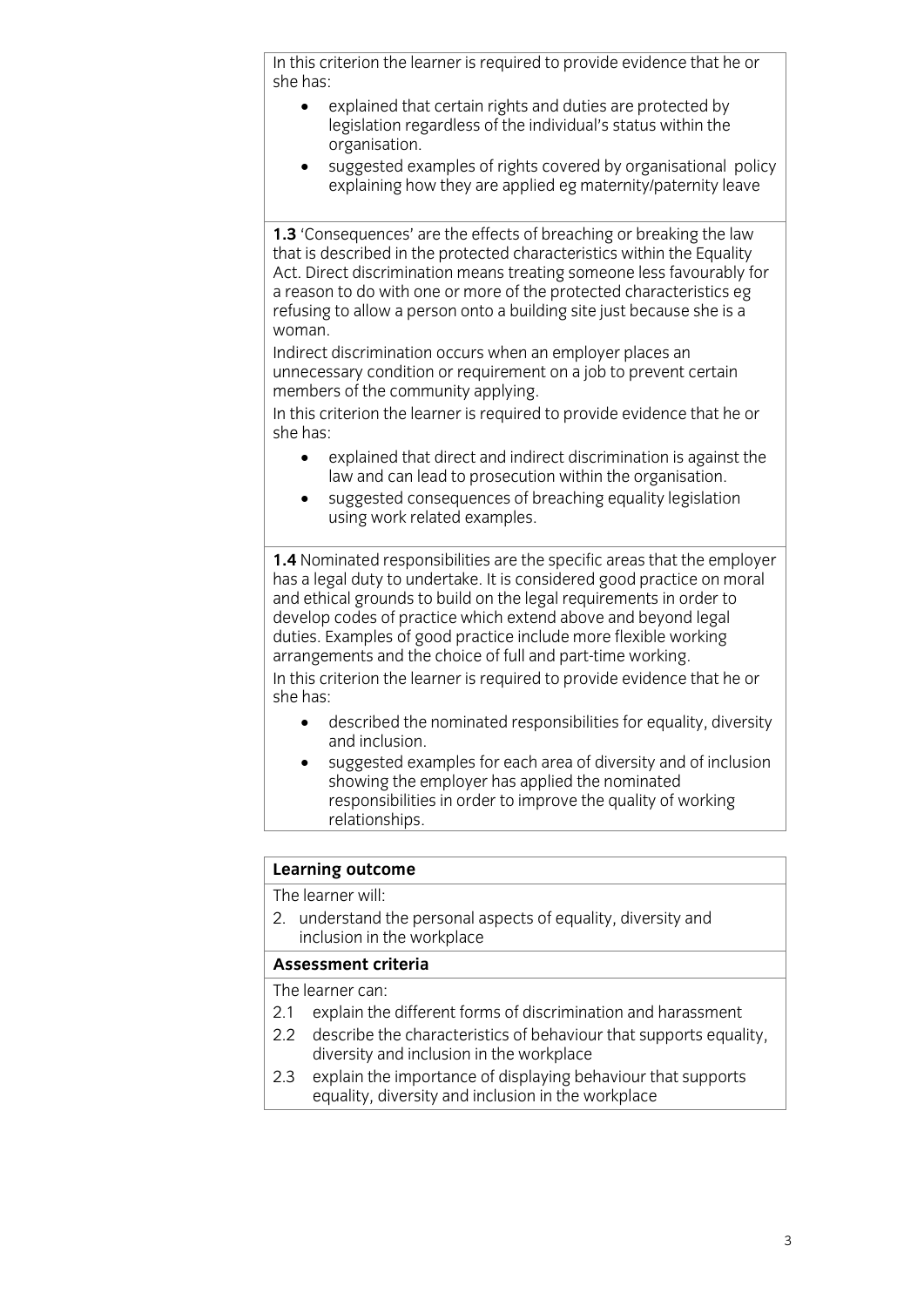#### **Assessment Guidance**

2.1 Discrimination means treating one person less favourably than another person who has similar skills and qualifications. Four types of discrimination are recognised by the law:

- $\bullet$  Direct discrimination<br>  $\bullet$  Indirect discrimination
	- Indirect discrimination
	- Harassment<br>Victimisation.
	-

Harassment takes place when a person suffers behaviour that affects their dignity because of their sex, marital status, gender reassignment, race, disability, sexual orientation, religion of belief. It is the feelings of the person who is offended by the unwanted attention that count. In this criterion the learner is required to provide evidence that he or she has :

- $\bullet$ • explained the different forms of discrimination and harassment<br>• suggested one example of discrimination and one example of
- suggested one example of discrimination and one example of harassment showing how in each case the individual was affected and the steps the employer took in response to the situation.

**2.2** The 'characteristics of behaviour' is one way of describing actions or personality traits that can be observed by others. There is a legal obligation within the organisation to examine who is likely to be discriminated against and what could and should be done to eliminate it. It is important where necessary to change behaviours and organisational culture in order to establish good practice. In this criterion the learner is required to provide evidence that he or she has: described actions, in each of the three cases, of observable behaviours in others that show that equality, diversity and inclusion issues are being considered and explained the effects of the behaviours on one group of people. behaviours on one group of people.

**2.3** In the workplace this can be seen as leading by example in order to remove barriers that might prevent certain people being employed by or progressing within their organisation. Known as positive action, this effect happens when the employer thinks that people who share a particular characteristic are likely to suffer a disadvantage in the workplace. This may be as early as in the advertisement of iob vacancies or access to in company training and methods of assessment.

In this criterion the learner is required to demonstrate that he or she  $has$ 

Explained, using one specific situation in the workplace, how particular behaviours have been adopted to support each of the three areas of equality, diversity and inclusion. equality, diversity and inclusion.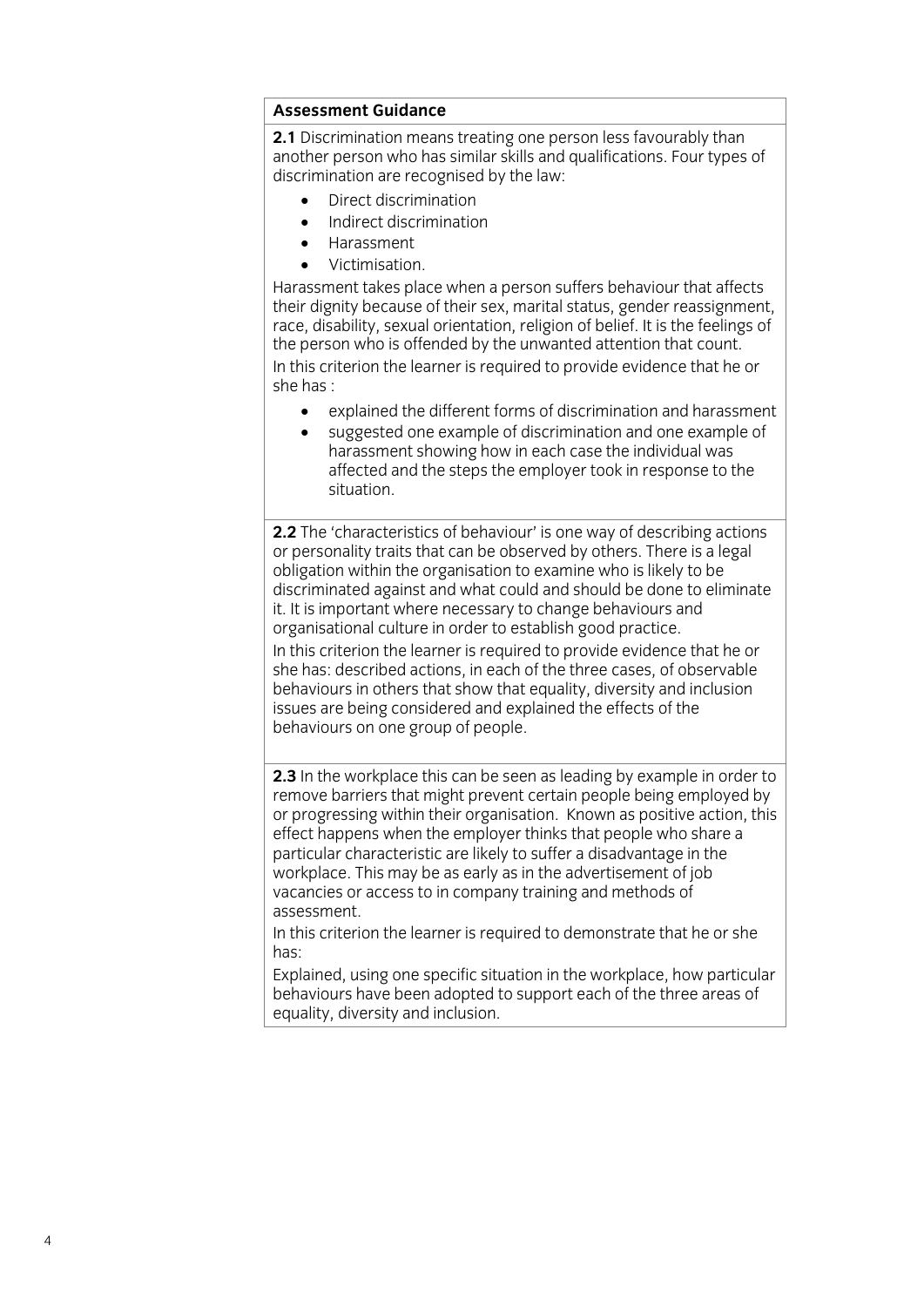## **Learning outcome**<br>The learner will:

3. be able to support equality, diversity and inclusion in the workplace

#### Assessment criteria

The learner can:

- 3.1 ensure colleagues are aware of their responsibilities for equality. diversity and inclusion in the workplace
- $3.2$ identify potential issues relating to equality, diversity and inclusion in the workplace
- $3.3$ adhere to organisational policies and procedures, and legal and ethical requirements when supporting equality, diversity and inclusion in the workplace inclusion in the work place of the work place of the work place of the work place of the work place of the wor<br>In the work place of the work place of the work place of the work place of the work place of the work place of

#### **Assessment Guidance**

**3.1** 'Colleagues' are other persons that you work with who are also employed by the same organisation. 'Awareness' could be described as not only knowing facts, but in using the information in such a way that it is applied in a beneficial way to every aspect of the work, including influencing others to follow good practice and creating a harmonious culture.

In this criterion the learner is required to identify that he or she has:

ensured colleagues are aware that responsibility has been taken for all three areas of equality and diversity and inclusion, by providing evidence of following procedures which are  $\frac{1}{2}$  provided by company documentation.  $\mathbf{S}$  supported by company documentation.

**3.2** There are many early warning signs in an organisation where issues and potentially harmful situations may arise. Examples may include a lack of or inadequate training; outdated policies which are no longer in line with new legislation or new customer requirements. longer in line with new legislation or new customer requirements.

- identified issues which could potentially cause problems in the workplace in relation to equality diversity and inclusion
	- $\bullet$  described what could be done to improve the situations for all narties providing evidence of progress parties, providing evidence of progress*.*

**3.3** 'Adhere' is a word used to describe the following of policies and procedures, not only to the actual wording as a matter of compliance, but also in the 'spirit' of the information, so that it is embedded in thoughts, words and actions of employees. These actions can be observed by all employees, third party suppliers, partnerships and customers. These behaviours are sometimes described as the 'hearts' and minds' of the organisation. Legal requirements are enforceable by law and are to be considered as mandatory. Ethical requirements relate to moral judgments and are usually documented as part of the company Values Statements in larger organisations. company values of larger organisations.